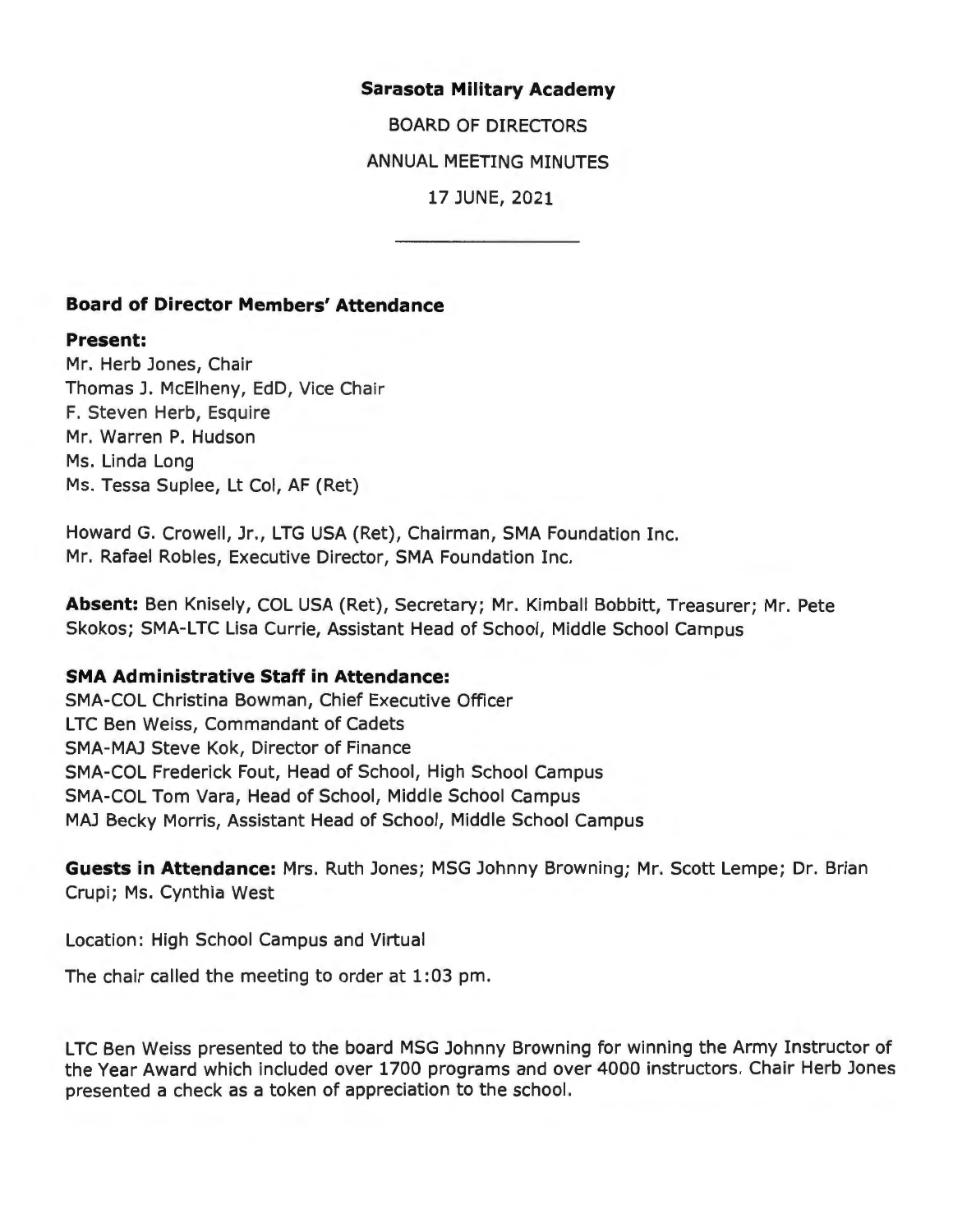### **Motion to Approve the 11 May. 2021 Minutes:**

Mr. F. Steven Herb motioned to approve the 11 May, 2021 minutes; Ms. Linda Long seconded the motion and the board unanimously approved.

**Executive Director of Schools Report:** SMA-COL Christina Bowman provided a read-ahead report. She stated that the Assistant Head of School position at the high school has been filled and completed the exit interviews for all employees except one bus driver. SMA-COL Bowman mentioned salary increase to teachers need to be determined and will report back to the board once completed.

**Community Outreach Director Report:** SMA-MAJ Dr. Todd Brown provided a read-ahead report. Chair Jones thanked Dr. Brown for his services to SMA.

## **Technology and Data Impact Report: N/A**

**SMA Prep Head of School Report:** SMA-COL Tom Vara provided a read-ahead report. He stated that the promotion ceremony was very successful and working with SMA-LTC Ryan Lee on quarantine protocols and school discipline.

## **SMA Prep Athletics Report:** N/A

## **Instructional Design & Curriculum:** N/ A

**SMA Head of School Report:** SMA-COL Fred Fout provided a read-ahead report. He stated currently finalizing positions and room assignments and preparing for the new school year. SMA-COL Fout mentioned developing key areas from strategic plan such as reading. He stated an increase in AP enrollment but not enough students to pursue the Dual Enrollment on campus this semester through USF. LTG Howard Crowell inquired as to enrollment numbers in which SMA-COL Bowman replied that the numbers are still not confirmed as registration with the county has not been completed.

### **SMA HS Athletics Report:** N/A

**SAi/Commandant's Report:** LTC Weiss provided a read-ahead report. He mentioned how impressed he was from the prep formation and the Regimental Commander at the prep is excellent. Chair Jones stated that both graduations have been the best thus far with everyone happy including the General Crowell Award to David Casas.

**Staff Representatives:** SMA-CPT Harvey provided a read-ahead report. SMA-COL Fout stated the majority of concerns are mentioned in the strategic plan for solutions.

### **Media Report: N/A**

**Treasurer's Report:** SMA-MAJ Steve Kok provided a read-ahead report and balance sheets per campus. He discussed the current financials thru May 31st with a YTD Profit and Loss per campus. Mr. Warren Hudson mentioned that he is hopeful to be able to present a proposed budget for next year considering a few uncertainties such as the district reimbursing any COVID expenses as well as the state providing additional funds. He stated a grant extension till August is needed.

### **PTCC Report:** N/A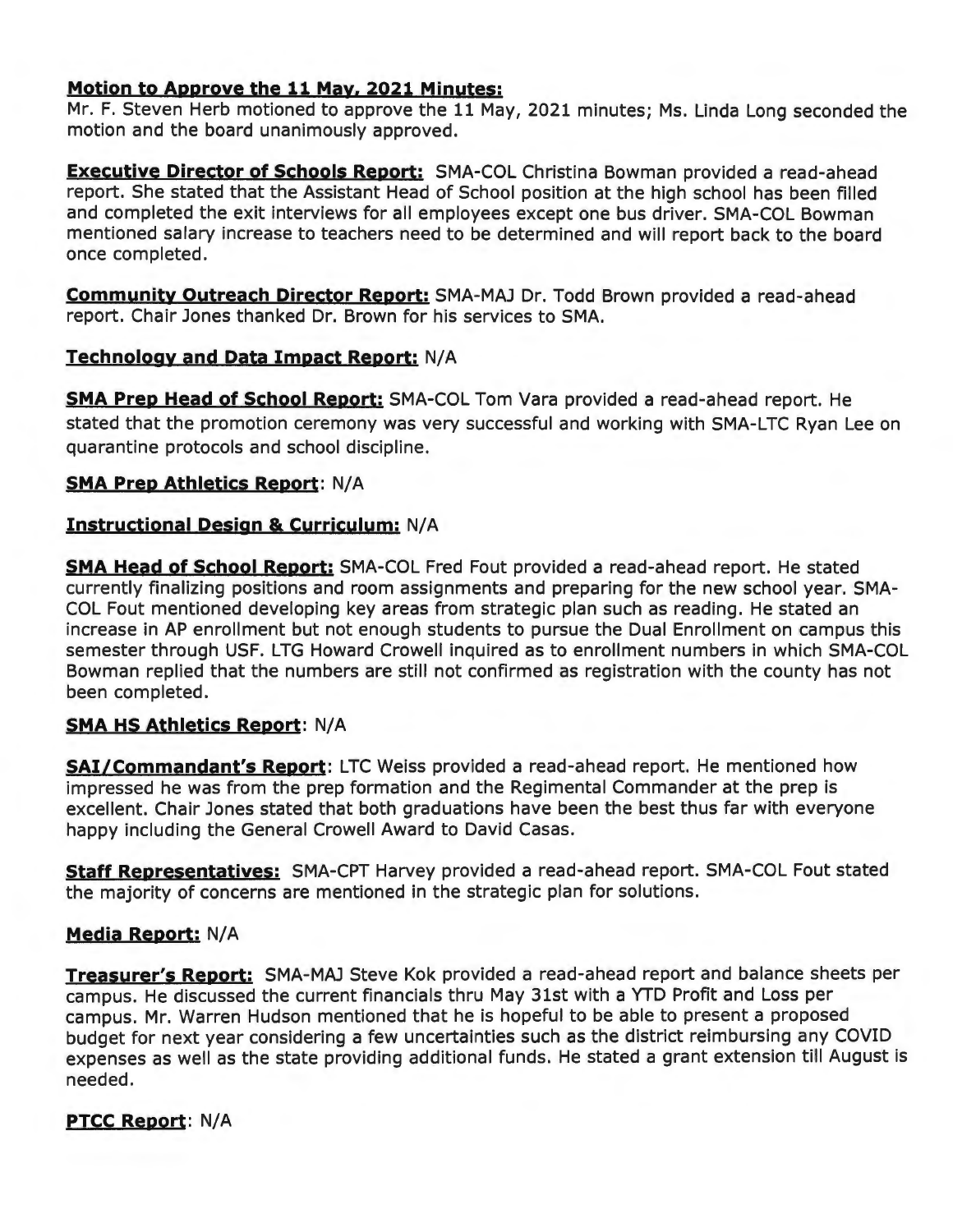**Committee Reports:** Mr. Hudson stated that the new mission statement has been approved and is broken down within three (3) categories of sub-committees. SMA-COL Bowman presented for the first sub-committee of preparing students for college, career and citizenship. She thanked the teams for meeting and discussed the goals were to bring SMA back to an "A" rated school; for staff to take ownership; vertical alignment of a grade 6-12 curriculum; to integrate technology into learning; acquire and retain highly effective instructors; and provide professional development to staff. Mr. Crowell stated that the mentioned goals should be turned into a marketing piece. Mr. Hudson agreed as right now there are twenty-six pages of measurable steps.

Vice Chair McElheny presented for the second sub-committee of building character. He stated that the school's foundation of teaching the seven JROTC values allows SMA to continue to be unique and those values are expanding into the classrooms and marketing.

Mr. Hudson presented for the third sub-committee of recruitment and retention. He discussed a goal of improving the retention rate by 5% each year. Mr. Hudson mentioned the need for a balanced budget with a contingency account to fund programs as well as a three year plan to increase salaries with Foundation funds.

# **Mr. Herb motioned to approve the Strategic Plan; Ms. Long seconded the motion and the board unanimously approved.**

**Foundation:** Mr. Rafael Robles provided a read-ahead report. He presented the current dashboard for the Foundation with a breakdown of funds obtained thus far. Mr. Robles stated he would like to create a roundtable asking what SMA has done for them as well as building more partnerships within the community. Vice Chair Thomas McElheny stated that the community is still unaware of SMA and its mission and how important branding and marketing is.

# **Marketing and Communications Report: N/A**

**Chairman:** Chair Jones thanked everyone for making SMA what it is today including the many directors over the years as well as the current ones and the faculty and administration. He stated that the education a cadet receives at SMA is second to none and thanks SMA-COL Bowman for making life a little easier for him. Chair Jones thanked the first Vice Chair, Mr. F. Steven Herb, for his service along with the current Vice Chair, Dr. McElheny. He states that Mr. F. Steven Herb and Mr. Kimball Bobbitt will also be leaving the board.

# **Old Business:** N/A

**New Business:** Mr. Hudson presents three new board members to be nominated. He introduced Mr. Scott Lempe as a retired Air Force Lieutenant Colonel who has worked HR as well as COO to the Sarasota County School District. Mr. Hudson also introduced Dr. Brian Crupi as a Lieutenant Colonel in the Army Reserves and is now a practicing dentist who has also taught math in New York. He also introduced Ms. Cynthia West as an Airborne qualified and nurse at SMH who is a chairman of the nursing council and has three of her four children attend SMA. Ms. West is also the founding SMA PTCC President.